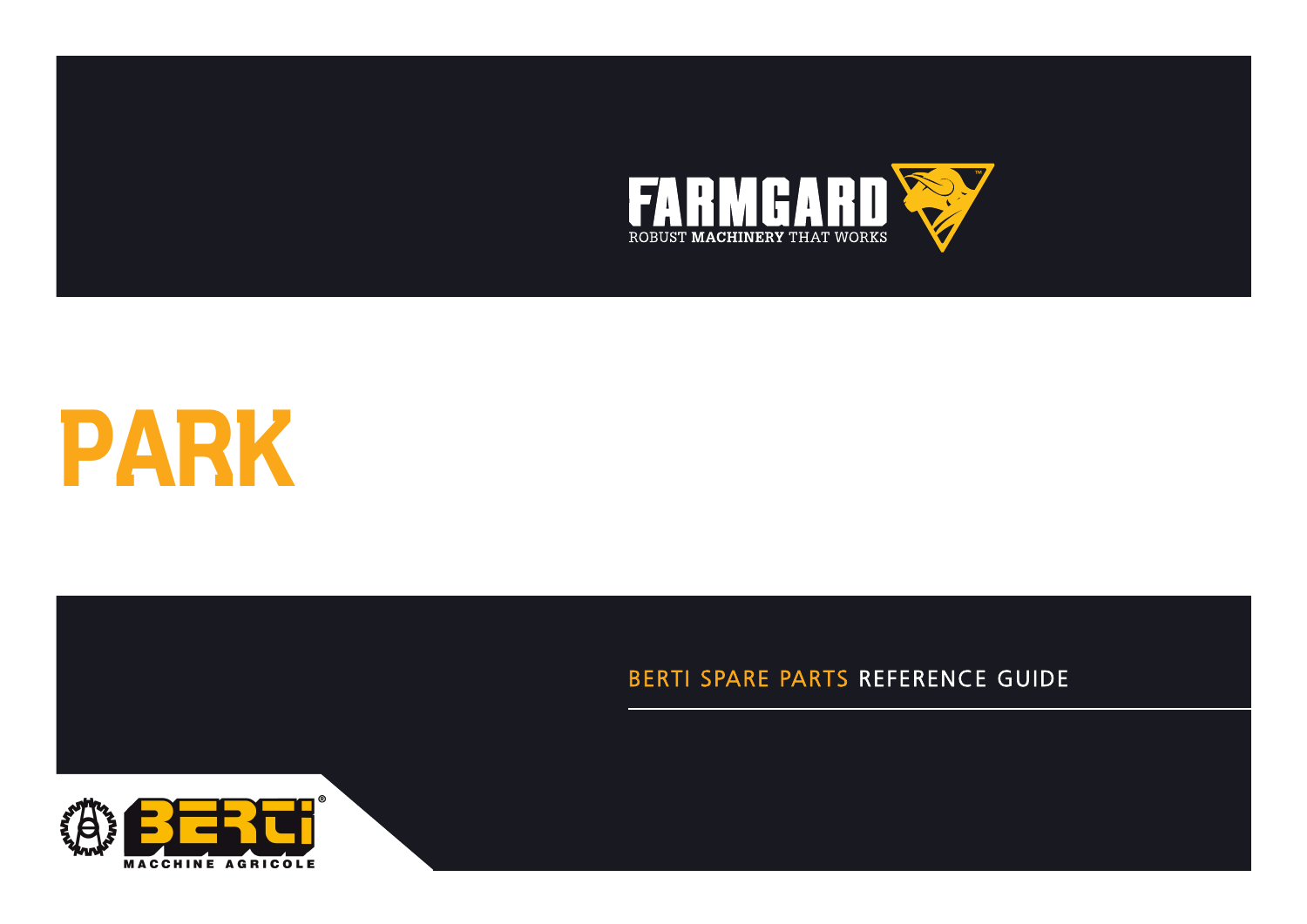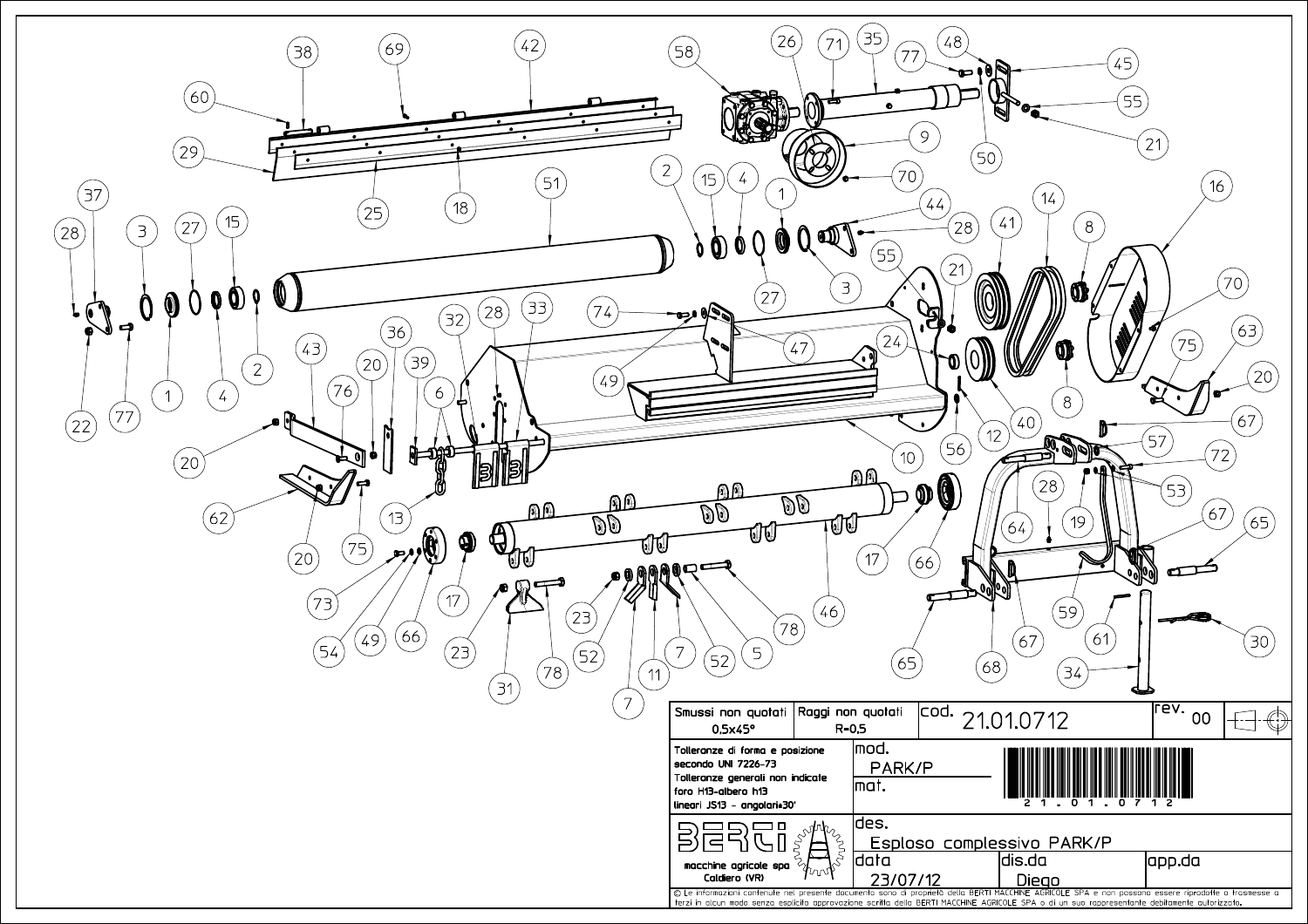Parts list<br>**PARK/P** 

## 21.01.0712 **BERTI MACCHINE AGRICOLE S.p.A**

| Pos.            | <b>Description</b>                 | <b>PARK/P 105</b> | <b>PARK/P 115</b> | <b>PARK/P 125</b> | <b>PARK/P 135</b> | <b>PARK/P 145</b> | <b>PARK/P 160</b> | <b>PARK/P 180</b> |
|-----------------|------------------------------------|-------------------|-------------------|-------------------|-------------------|-------------------|-------------------|-------------------|
|                 | 1 Protecting ring                  | AL159/4246        | AL159/4246        | AL159/4246        | AL159/4246        | AL159/4246        | AL159/4246        | AL159/4246        |
|                 | Circlip E 40                       | ASE040            | ASE040            | ASE040            | ASE040            | ASE040            | ASE040            | ASE040            |
| 3               | Circlip I 90                       | ASI090            | ASI090            | ASI090            | ASI090            | ASI090            | ASI090            | ASI090            |
|                 | Seal ring 48x62x8                  | AT04806208        | AT04806208        | AT04806208        | AT04806208        | AT04806208        | AT04806208        | AT04806208        |
|                 | Bushing 25x40x4,25                 | BC254L40          | BC254L40          | BC254L40          | BC254L40          | BC254L40          | BC254L40          | BC254L40          |
| 6 <sup>1</sup>  | Spacer for front chains protectors | BD/4833           | BD/4833           | BD/4833           | BD/4833           | BD/4833           | BD/4833           | BD/4833           |
|                 | Blade 50x8                         | C5008/1838        | C5008/1838        | C5008/1838        | C5008/1838        | C5008/1838        | C5008/1838        | C5008/1838        |
| 8               | Center lock 35x65                  | CA3565            | CA3565            | CA3565            | CA3565            | CA3565            | CA3565            | CA3565            |
| 9               | PTO Cone d. 20                     | CC004             | CC004             | <b>CC004</b>      | CC004             | <b>CC004</b>      | CC004             | CC004             |
|                 | 10 Main chassis                    | CC105/3482        | CC115/3482        | CC125/3483        | CC135/3483        | CC145/3483        | CC160/3483        | CC180/3483        |
| 11              | Straight blade50x8                 | CD/2421           | CD/2421           | CD/2421           | CD/2421           | CD/2421           | CD/2421           | CD/2421           |
| 12              | Pin 5x40                           | CF005060          | CF005060          | CF005060          | CF005060          | CF005060          | CF005060          | CF005060          |
|                 | 13 Chain D. 10-4                   | CGSZ01004         | CGSZ01004         | CGSZ01004         | CGSZ01004         | CGSZ01004         | CGSZ01004         | CGSZ01004         |
| 14              | Belt SPB 1250                      | <b>CISPB1250</b>  | CISPB1250         | <b>CISPB1250</b>  | CISPB1250         | <b>CISPB1250</b>  | <b>CISPB1250</b>  | <b>CISPB1250</b>  |
| 15              | Bearing 2208                       | COS02208          | COS02208          | COS02208          | COS02208          | COS02208          | COS02208          | COS02208          |
|                 | 16 Cover th. 2,5                   | CT/0818           | CT/0818           | CT/0818           | CT/0818           | CT/0818           | CT/0818           | CT/0818           |
| 17              | Bearing "Y" YAR 207-2F             | CYYAR2072F        | CYYAR2072F        | CYYAR2072F        | CYYAR2072F        | CYYAR2072F        | CYYAR2072F        | CYYAR2072F        |
| 18              | Nut                                | DE06AL6SPGZ       | DE06AL6SPGZ       | DE06AL6SPGZ       | DE06AL6SPGZ       | DE06AL6SPGZ       | DE06AL6SPGZ       | DE06AL6SPGZ       |
| 19              | Self locking nut                   | DE10AL6SPGZAB     | DE10AL6SPGZAB     | DE10AL6SPGZAB     | DE10AL6SPGZAB     | DE10AL6SPGZAB     | DE10AL6SPGZAB     | DE10AL6SPGZAB     |
| 20 <sub>1</sub> | Self locking nut                   | DE12AL6SPGZAB     | DE12AL6SPGZAB     | DE12AL6SPGZAB     | DE12AL6SPGZAB     | DE12AL6SPGZAB     | DE12AL6SPGZAB     | DE12AL6SPGZAB     |
| 21              | Nut                                | DE14AL6SPGN       | DE14AL6SPGN       | DE14AL6SPGN       | DE14AL6SPGN       | DE14AL6SPGN       | DE14AL6SPGN       | DE14AL6SPGN       |
| 22              | Self locking nut                   | DE14AL6SPGZAB     | DE14AL6SPGZAB     | DE14AL6SPGZAB     | DE14AL6SPGZAB     | DE14AL6SPGZAB     | DE14AL6SPGZAB     | DE14AL6SPGZAB     |
| 23              | Self locking nut                   | DE16AL6SPFZAB     | DE16AL6SPFZAB     | DE16AL6SPFZAB     | DE16AL6SPFZAB     | DE16AL6SPFZAB     | DE16AL6SPFZAB     | DE16AL6SPFZAB     |
| 24              | Spacer                             | DS/6145           | DS/6145           | DS/6145           | DS/6145           | DS/6145           | DS/6145           | DS/6145           |
| 25              | Plate                              | FG1010/5209       | FG1110/5209       | FG1210/5209       | FG1310/5209       | FG1410/5209       | FG1560/5209       | FG1760/5209       |
| 26              | Flange                             | FRZ/1338          | FRZ/1338          | FRZ/1338          | FRZ/1338          | FRZ/1338          | FRZ/1338          | FRZ/1338          |
| 27              | <b>OR ring 4325</b>                | GOR4325           | GOR4325           | GOR4325           | GOR4325           | GOR4325           | GOR4325           | GOR4325           |
|                 | 28 Grease nipple                   | IN101XXDR         | IN101XXDR         | IN101XXDR         | IN101XXDR         | IN101XXDR         | IN101XXDR         | IN101XXDR         |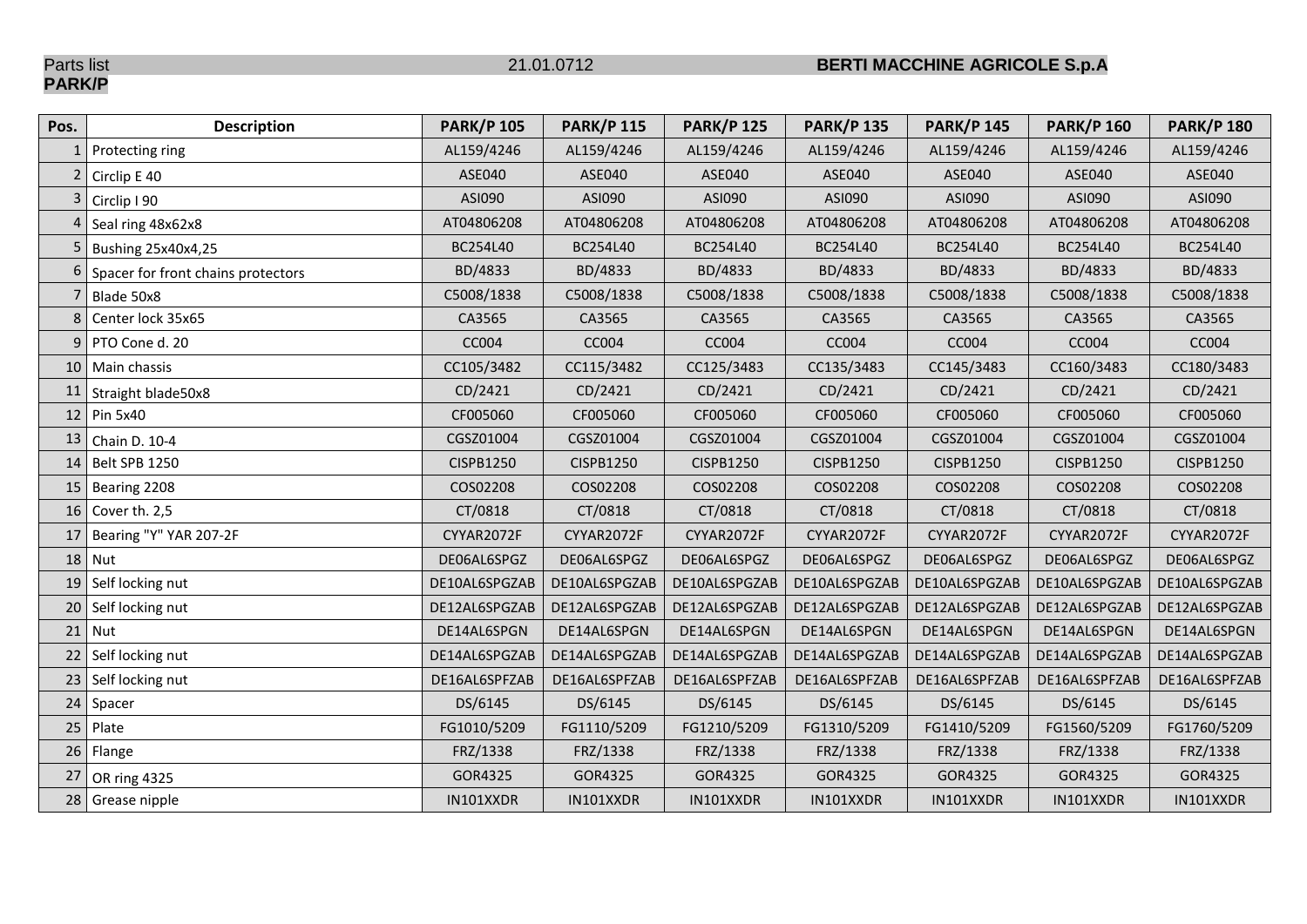Parts list<br>**PARK/P** 

## 21.01.0712 **BERTI MACCHINE AGRICOLE S.p.A**

| Pos.            | <b>Description</b>        | <b>PARK/P 105</b> | <b>PARK/P 115</b> | <b>PARK/P 125</b> | <b>PARK/P 135</b> | <b>PARK/P 145</b>                 | <b>PARK/P 160</b> | <b>PARK/P 180</b> |
|-----------------|---------------------------|-------------------|-------------------|-------------------|-------------------|-----------------------------------|-------------------|-------------------|
|                 | 29 Rubber th.6 h.130      | LT06130L1050      | LT06130L1150      | LT06130L1250      | LT06130L1350      | LT06130L1450                      | LT06130L1600      | LT06130L1800      |
| 30 <sup>°</sup> | Spring                    | MF070550205Z      | MF070550205Z      | MF070550205Z      | MF070550205Z      | MF070550205Z                      | MF070550205Z      | MF070550205Z      |
|                 | 31 Hammer type "L"        | ML/0007           | ML/0007           | ML/0007           | ML/0007           | ML/0007                           | ML/0007           | ML/0007           |
|                 | 32 Front flap 99x160      | PA04/2217         | PA04/2217         | PA04/2217         | PA04/2217         | PA04/2217                         | PA04/2217         | PA04/2217         |
| 33              | Front flap, shaped 99x160 | PA04/2219         | PA04/2219         | PA04/2219         | PA04/2219         | PA04/2219                         | PA04/2219         | PA04/2219         |
| 34              | Foot                      | PA38380           | PA38380           | PA38380           | PA38380           | PA38380                           | PA38380           | PA38380           |
| 35              | Extension                 | PC0430            | PC0430            | PC0530            | PC03100615        | PC03100615                        | PC0715            | PC0715            |
|                 | 36 Plate th. 5            | PCF/5162          | PCF/5162          | PCF/5162          | PCF/5162          | PCF/5162                          | PCF/5162          | PCF/5162          |
| 37              | Roller bracket (right)    | PDX/4464          | PDX/4464          | PDX/4464          | PDX/4464          | PDX/4464                          | PDX/4464          | PDX/4464          |
| 38              | Hinge pin                 | PE0150110         | PE0150110         | PE0150110         | PE0150110         | PE0150110                         | PE0150110         | PE0150110         |
|                 | 39 Bar for flaps D. 18    | PE0181080         | PE0181180         | PE0181280         | PE0181380         | PE0181480                         | PE0181630         | PE0181830         |
| 40              | Pulley d.150X2            | <b>PG150G2V</b>   | PG150G2V          | PG150G2V          | PG150G2V          | PG150G2V                          | PG150G2V          | PG150G2V          |
|                 | 41 Pulley d.200X2         | <b>PG200G2V</b>   | PG200G2V          | PG200G2V          | PG200G2V          | PG200G2V                          | PG200G2V          | PG200G2V          |
|                 | 42 Side protection        | PGC105/6096       | PGC115/6096       | PGC125/6096       | PGC135/6096       | PGC145/6096                       | PGC160/6096       | PGC180/6096       |
| 43              | Side protection           | PL100600          | PL100600          | PL100600          | PL100600          | PL100600                          | PL100600          | PL100600          |
| 44              | Roller bracket (left)     | PSX/4464          | PSX/4464          | PSX/4464          | PSX/4464          | PSX/4464                          | PSX/4464          | PSX/4464          |
| 45              | Belts aduster plate       | PT08/1777         | PT08/1777         | PT08/1777         | PT08/1777         | PT08/1777                         | PT08/1777         | PT08/1777         |
| 46              | Rotor D.114               | RB114105P         | RB114115P         | RB114125P         | RB114135P         | RB114145P                         | RB114160P         | RB114180P         |
| 47              | Washer 12,5x36            | <b>RF1236FN</b>   | <b>RF1236FN</b>   | <b>RF1236FN</b>   | <b>RF1236FN</b>   | <b>RF1236FN</b>                   | <b>RF1236FN</b>   | <b>RF1236FN</b>   |
|                 | 48   Washer 14,5x42       | <b>RF1442FN</b>   | <b>RF1442FN</b>   | <b>RF1442FN</b>   | <b>RF1442FN</b>   | <b>RF1442FN</b>                   | <b>RF1442FN</b>   | <b>RF1442FN</b>   |
| 49              | Grower washer d.12        | RG12XXARN         | RG12XXARN         | RG12XXARN         | RG12XXARN         | RG12XXARN                         | RG12XXARN         | RG12XXARN         |
| 50              | Grower washer d.14        | RG14XXARN         | RG14XXARN         | RG14XXARN         | RG14XXARN         | RG14XXARN                         | RG14XXARN         | RG14XXARN         |
| 51              | Levelling roller D.139    | RL13904105/4462   | RL13904115/4462   | RL13904125/4462   |                   | RL13904135/4462   RL13904145/4462 | RL13906160/4462   | RL13906180/4462   |
| 52              | Washer 26x44 th.8         | RO264408Z         | RO264408Z         | RO264408Z         | RO264408Z         | RO264408Z                         | RO264408Z         | RO264408Z         |
| 53              | Washer d.10               | RP10XXFZ          | RP10XXFZ          | RP10XXFZ          | RP10XXFZ          | RP10XXFZ                          | RP10XXFZ          | RP10XXFZ          |
| 54              | Washer d.12               | RP12XXFN          | RP12XXFN          | RP12XXFN          | RP12XXFN          | RP12XXFN                          | RP12XXFN          | RP12XXFN          |
| 55              | Washer d.14               | RP14XXFN          | RP14XXFN          | RP14XXFN          | RP14XXFN          | RP14XXFN                          | RP14XXFN          | RP14XXFN          |
|                 | 56 Washer d.18            | RP18XXFN          | RP18XXFN          | RP18XXFN          | RP18XXFN          | RP18XXFN                          | RP18XXFN          | RP18XXFN          |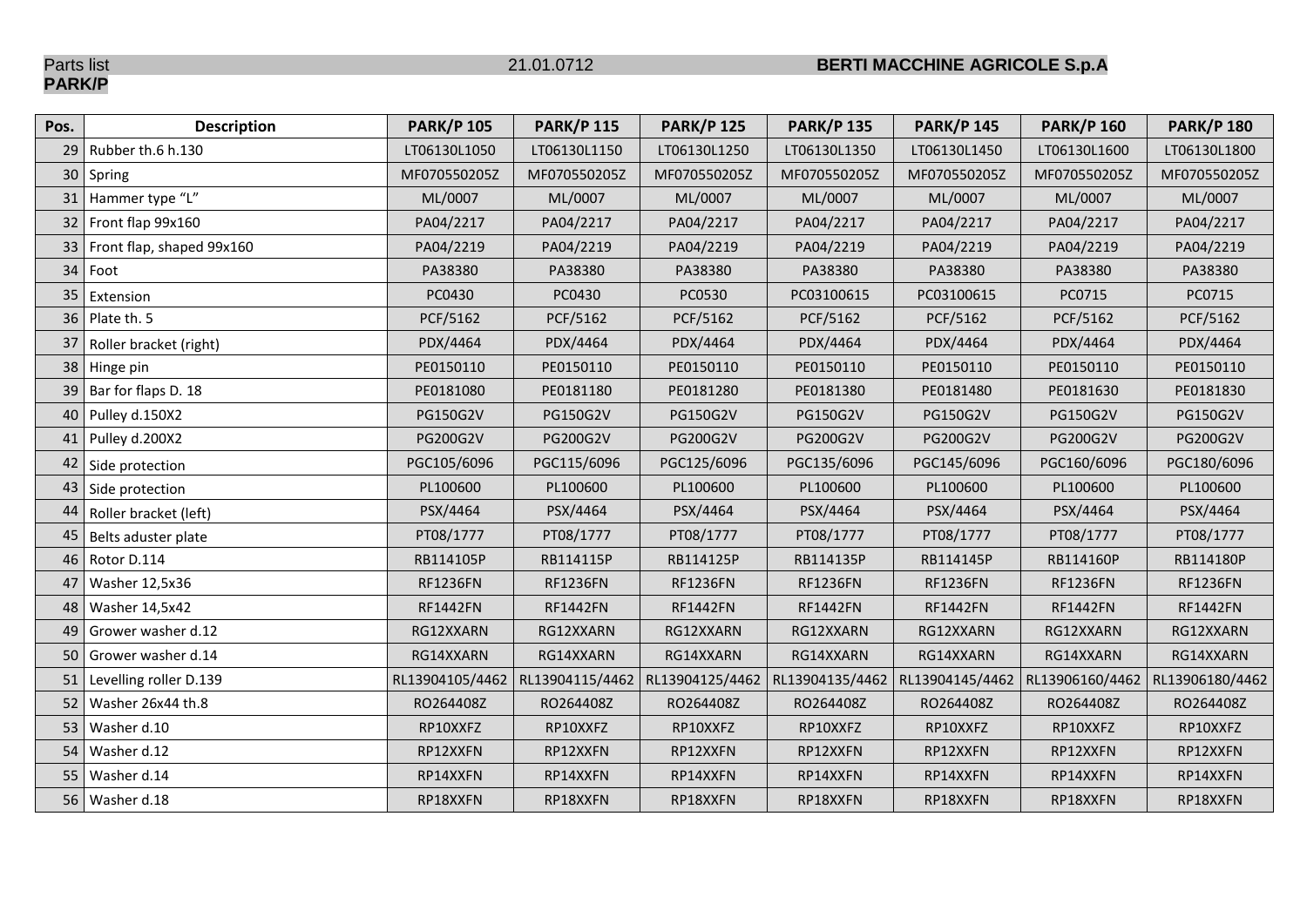Parts list<br>**PARK/P** 

| Pos.            | <b>Description</b>    | <b>PARK/P 105</b> | <b>PARK/P 115</b> | <b>PARK/P 125</b> | <b>PARK/P 135</b> | <b>PARK/P 145</b> | <b>PARK/P 160</b> | <b>PARK/P 180</b> |
|-----------------|-----------------------|-------------------|-------------------|-------------------|-------------------|-------------------|-------------------|-------------------|
| 57              | Washer d.18           | RP18XXFZ          | RP18XXFZ          | RP18XXFZ          | RP18XXFZ          | RP18XXFZ          | RP18XXFZ          | RP18XXFZ          |
| 58 <sup>1</sup> | Gearbox               | S0310R130CRL01    | S0310R130CRL01    | S0310R130CRL01    | S0310R130CRL01    | S0310R130CRL01    | S0310R130CRL01    | S0310R130CRL01    |
| 59              | Hook for PTO shaft    | SC/0352           | SC/0352           | SC/0352           | SC/0352           | SC/0352           | SC/0352           | SC/0352           |
| 60              | Elastic pin d. 6x20   | SE06020           | SE06020           | SE06020           | SE06020           | SE06020           | SE06020           | SE06020           |
|                 | 61 Elastic pin d.6x60 | SE06060           | SE06060           | SE06060           | SE06060           | SE06060           | SE06060           | SE06060           |
|                 | 62 Skid (right)       | SLDX/3488         | SLDX/3488         | SLDX/3488         | SLDX/3488         | SLDX/3488         | SLDX/3488         | SLDX/3488         |
|                 | 63 Skid (left)        | SLSX/3488         | SLSX/3488         | SLSX/3488         | SLSX/3488         | SLSX/3488         | SLSX/3488         | SLSX/3488         |
|                 | 64 Top link pin       | SP25190Z          | SP25190Z          | SP25190Z          | SP25190Z          | SP25190Z          | SP25190Z          | SP25190Z          |
| 65              | Low link pin          | SP28190Z          | SP28190Z          | SP28190Z          | SP28190Z          | SP28190Z          | SP28190Z          | SP28190Z          |
|                 | 66 Rotor support      | SR114/0870        | SR114/0870        | SR114/0870        | SR114/0870        | SR114/0870        | SR114/0870        | SR114/0870        |
| 67              | Pin                   | SSX10Z            | SSX10Z            | SSX10Z            | SSX10Z            | <b>SSX10Z</b>     | <b>SSX10Z</b>     | <b>SSX10Z</b>     |
|                 | 68 3- point linkage   | TC/3475           | TC/3475           | TC/3475           | TC/3475           | TC/3475           | TC/3475           | TC/3475           |
|                 | 69 Screw M6x25        | V060252TF088Z     | V060252TF088Z     | V060252TF088Z     | V060252TF088Z     | V060252TF088Z     | V060252TF088Z     | V060252TF088Z     |
|                 | 70 Screw M8x12        | V0801202TF109Z    | V0801202TF109Z    | V0801202TF109Z    | V0801202TF109Z    | V0801202TF109Z    | V0801202TF109Z    | V0801202TF109Z    |
|                 | 71   Screw M10x30     | V100301TF088N     | V100301TF088N     | V100301TF088N     | V100301TF088N     | V100301TF088N     | V100301TF088N     | V100301TF088N     |
|                 | 72 Screw M10x35       | V100351TF088Z     | V100351TF088Z     | V100351TF088Z     | V100351TF088Z     | V100351TF088Z     | V100351TF088Z     | V100351TF088Z     |
|                 | 73   Screw M12x25     | V120252TF088N     | V120252TF088N     | V120252TF088N     | V120252TF088N     | V120252TF088N     | V120252TF088N     | V120252TF088N     |
| 74              | Screw M12x30          | V120302TF088N     | V120302TF088N     | V120302TF088N     | V120302TF088N     | V120302TF088N     | V120302TF088N     | V120302TF088N     |
|                 | 75   Screw M12x35     | V120352TF088N     | V120352TF088N     | V120352TF088N     | V120352TF088N     | V120352TF088N     | V120352TF088N     | V120352TF088N     |
|                 | 76   Screw M12x35     | V120353TF109N     | V120353TF109N     | V120353TF109N     | V120353TF109N     | V120353TF109N     | V120353TF109N     | V120353TF109N     |
| 77              | Screw M14x35          | V140352TF088N     | V140352TF088N     | V140352TF088N     | V140352TF088N     | V140352TF088N     | V140352TF088N     | V140352TF088N     |
|                 | 78   Screw M16x1.5    | V161004PF109N     | V161004PF109N     | V161004PF109N     | V161004PF109N     | V161004PF109N     | V161004PF109N     | V161004PF109N     |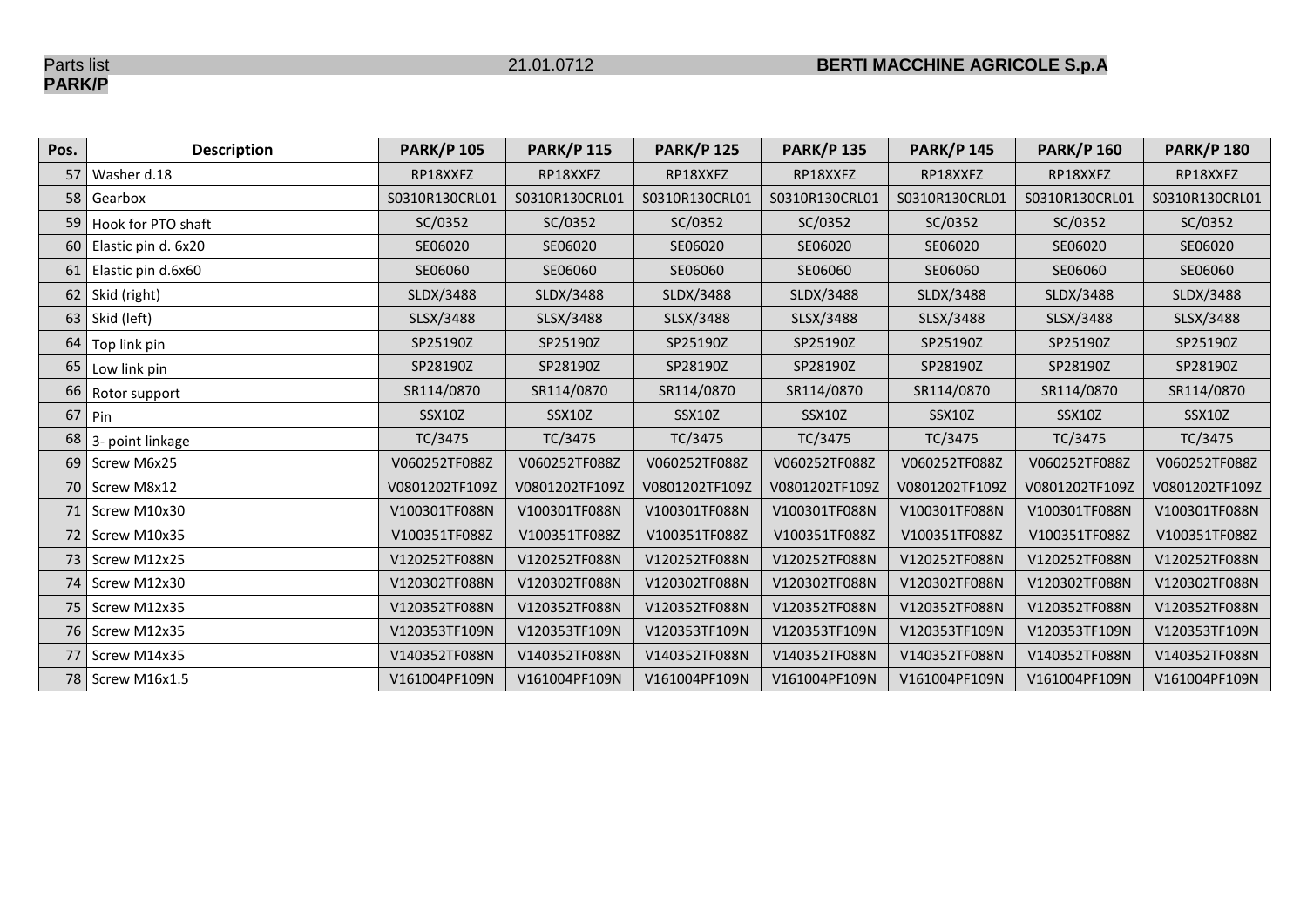

| Smussi non quotati Raggi non quotati<br>0.5x45°                                                                                                                                                                                                                                                        | $R = 0.5$ |                                                  | $\vert$ cod. 21.07.0712 |                                      | lrev. |  |  |
|--------------------------------------------------------------------------------------------------------------------------------------------------------------------------------------------------------------------------------------------------------------------------------------------------------|-----------|--------------------------------------------------|-------------------------|--------------------------------------|-------|--|--|
| Tolleranze di forma e posizione<br>secondo UNI 7226-73<br>Tolleranze generali non indicate<br>foro H13-albero h13<br>lineari JS13 - angolari±30'                                                                                                                                                       |           | lmod.<br>PARK/P<br>lmat.<br>n<br>n               |                         |                                      |       |  |  |
| macchine agricole spa<br>Caldiero (VR)                                                                                                                                                                                                                                                                 |           | ldes.                                            |                         | Esploso spostamento meccanico PARK/P |       |  |  |
|                                                                                                                                                                                                                                                                                                        |           | ldis.da<br>ldata<br>japp.da<br>23/07/12<br>Dieao |                         |                                      |       |  |  |
| © Le informazioni contenute nel presente documento sono di proprietà della BERTI MACCHINE AGRICOLE SPA e non possono essere riprodotte o trasmesse a<br>terzi in alcun modo senza esplicita approvazione scritta della BERTI MACCHINE AGRICOLE SPA o di un suo rappresentante debitamente autorizzato. |           |                                                  |                         |                                      |       |  |  |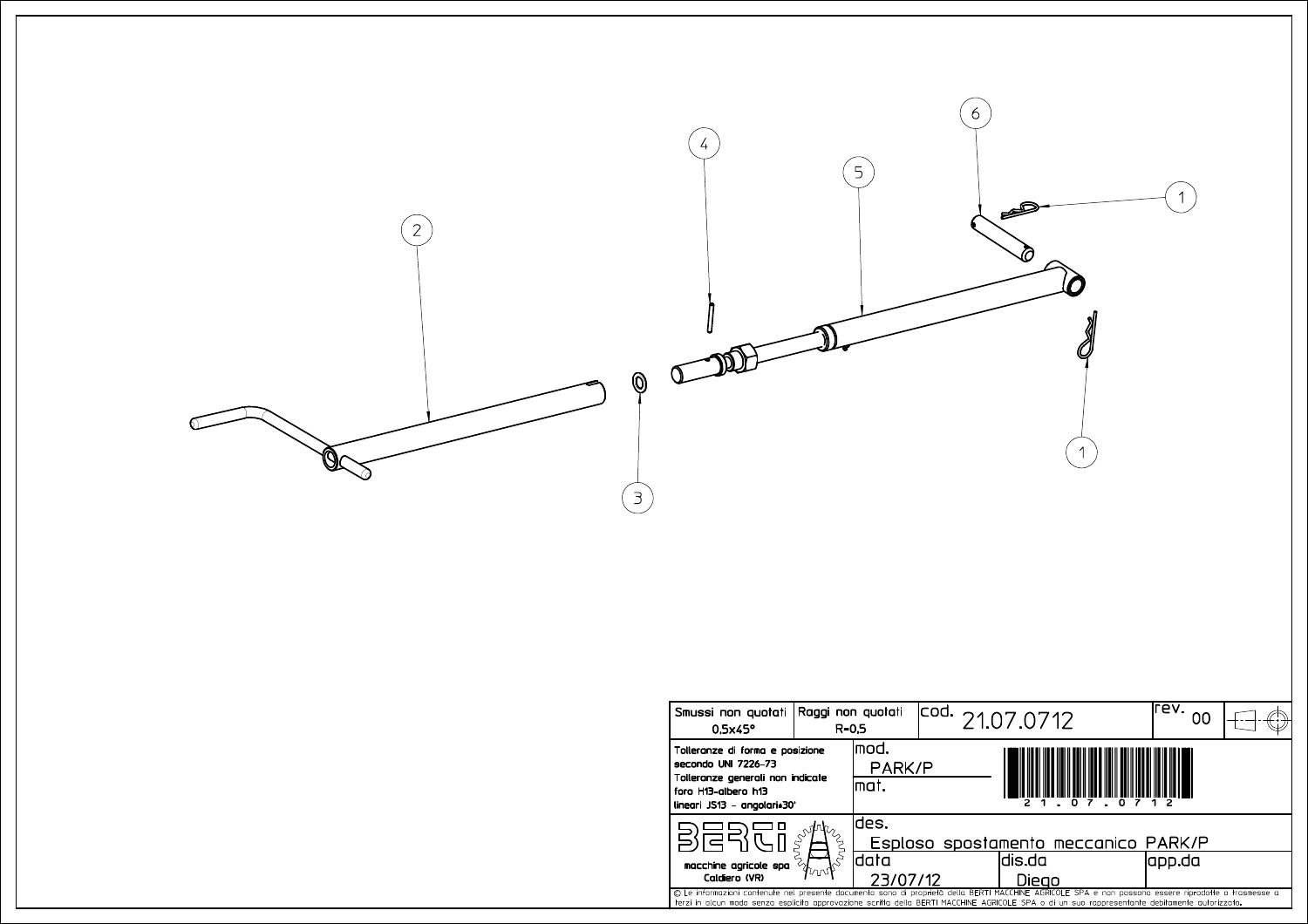# **Mechanical side shift PARK/P**

| Pos.           | <b>Item</b>                 | PARK/P 105-115-125 | PARK/P 135-145 | PARK/P 160-180 |
|----------------|-----------------------------|--------------------|----------------|----------------|
| 1 <sub>1</sub> | Pin                         | CM04Z              | CM04Z          | CM04Z          |
| $\overline{2}$ | Crank                       | MSZ220/0259        | MSZ350/0259    | MSZ550/0259    |
| 3              | Washer d.18                 | RP18XXFZ           | RP18XXFZ       | RP18XXFZ       |
| 4              | Elastic pin d. 6x50         | SE06050Z           | SE06050Z       | SE06050Z       |
| 5              | Mech. Side shift (complete) | SM548/3893         | SM548/3893     | SM548/3893     |
| 6              | Fixing pin                  | SS/0430            | SS/0430        | SS/0430        |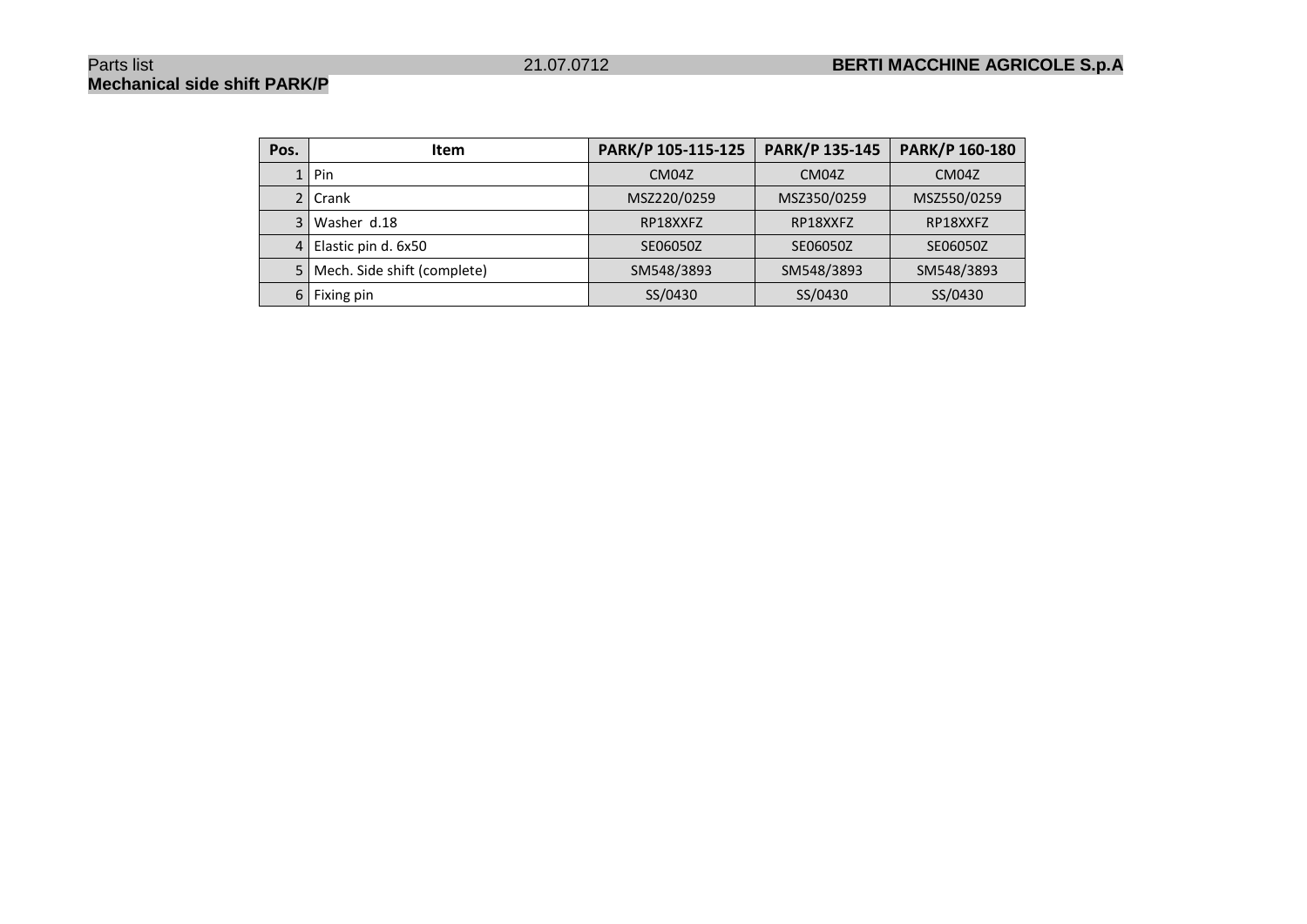

| Smussi non quotati<br>$0.5\times 45^\circ$                                                                                                                                                                                                                                                               | Raggi non guotati<br>$R = 0.5$ |                                               | lcod.<br>21.12.0611 |                                      | irev.<br>იი |  |  |
|----------------------------------------------------------------------------------------------------------------------------------------------------------------------------------------------------------------------------------------------------------------------------------------------------------|--------------------------------|-----------------------------------------------|---------------------|--------------------------------------|-------------|--|--|
| Tolleranze di forma e posizione<br>secondo UNI 7226-73<br>Tolleranze generali non indicate<br>foro H13-albero h13<br>  lineari JS13 − angolari±30'                                                                                                                                                       |                                | lmod.<br>PARK/P<br>lmat.                      |                     |                                      |             |  |  |
| macchine agricole spa<br>Caldiero (VR)                                                                                                                                                                                                                                                                   |                                | ldes.                                         |                     | Esploso circuito oleodinamico PARK/P |             |  |  |
|                                                                                                                                                                                                                                                                                                          |                                | ldis.da<br>ldata<br>app.da<br>Dieao<br>106/11 |                     |                                      |             |  |  |
| © Le informazioni contenute nel presente documento sono di proprietà della BERTI MACCHINE AGRICOLE SPA e non possono essere riprodotte o trasmesse a<br>l terzi in alcun modo senza esplicita approvazione scritta della BERTI MACCHINE AGRICOLE SPA o di un suo rappresentante debitamente autorizzato. |                                |                                               |                     |                                      |             |  |  |